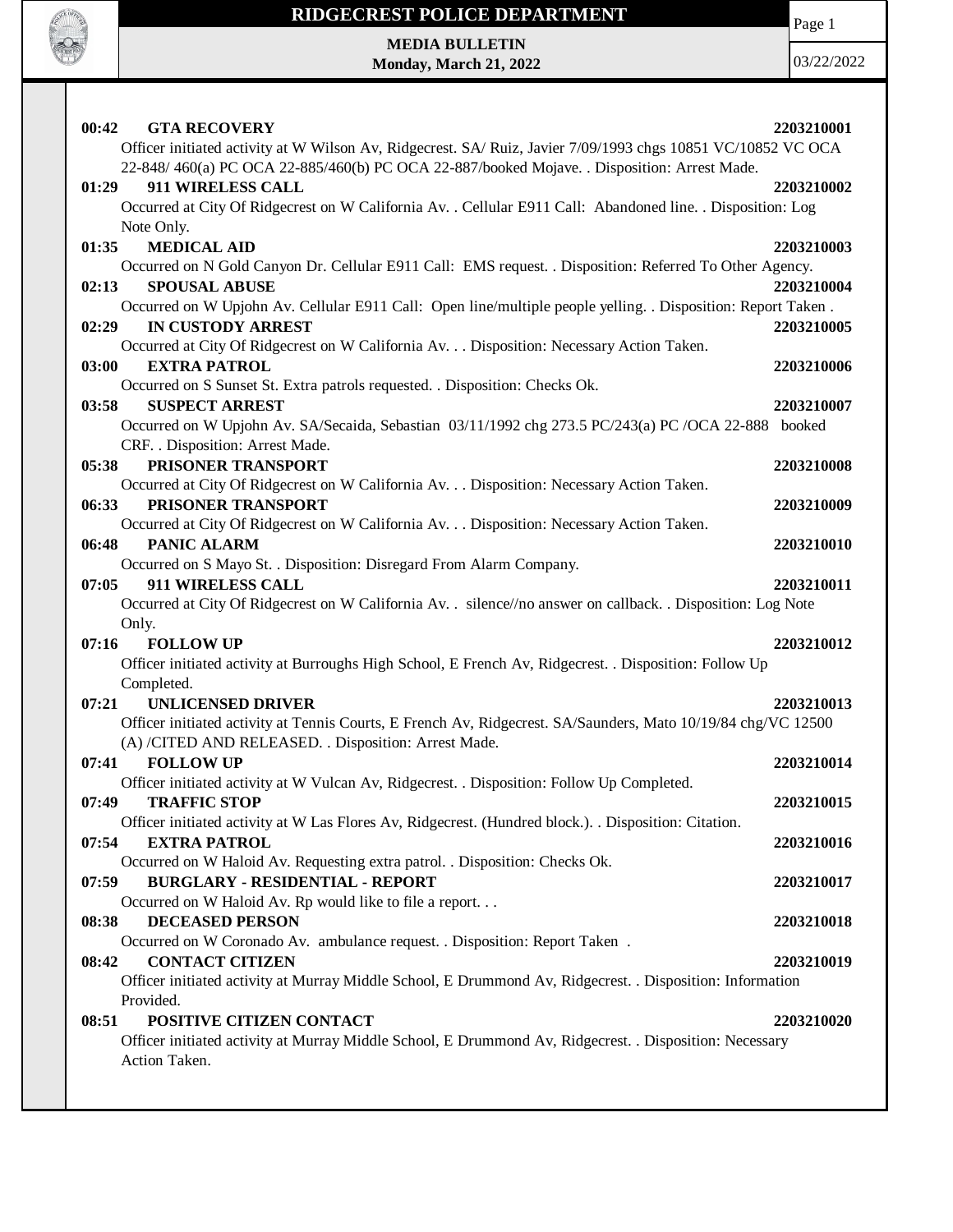

# **RIDGECREST POLICE DEPARTMENT MEDIA BULLETIN**

**Monday, March 21, 2022**

Page 2

| 08:56<br><b>FOOT PATROL</b>                                                                                                                                                     | 2203210021 |
|---------------------------------------------------------------------------------------------------------------------------------------------------------------------------------|------------|
| Officer initiated activity at W Wilson Av, Ridgecrest. (Hundred block.). . Disposition: Necessary Action Taken.                                                                 |            |
| <b>CONTACT CITIZEN</b><br>08:59                                                                                                                                                 | 2203210022 |
| Occurred at City Of Ridgecrest on W California Av. . Rp would like to speak with an officer - rp in lobby. .                                                                    |            |
| Disposition: Referred To Other Agency.                                                                                                                                          |            |
| <b>ACO CALL</b><br>09:10                                                                                                                                                        | 2203210023 |
| Occurred at Best Western China Lake Inn on S China Lake Bl. . 3 pit bulls running loose- 2nd caller-last seen<br>running east on Wlison. . Disposition: Necessary Action Taken. |            |
| 09:10<br><b>ACO CALL</b>                                                                                                                                                        | 2203210024 |
| Occurred at Best Western China Lake Inn on S China Lake Bl. . 3 BROWN PITBULLS HEADED E ON<br>WILSON/NOT ON LEASH. . Disposition: Unable To Locate.                             |            |
| 09:10<br><b>FOLLOW UP</b>                                                                                                                                                       | 2203210025 |
| Officer initiated activity at Sands Mobile Home Park, W Ridgecrest Bl, Ridgecrest. . Disposition: Follow Up                                                                     |            |
| Completed.                                                                                                                                                                      |            |
| <b>MEDICAL AID</b><br>09:29                                                                                                                                                     | 2203210026 |
| Occurred on S Valley St. Ambulance request. . Disposition: Referred To Other Agency.                                                                                            |            |
| <b>MISUSE OF 9-1-1</b><br>09:48                                                                                                                                                 | 2203210027 |
| Occurred on W Veada Av. Service Class: RESD rp wanted to talk to the kern county assessor's office and then                                                                     |            |
| wanted to talk about an addiction. . Disposition: Necessary Action Taken.                                                                                                       |            |
| <b>FOOT PATROL</b><br>09:49                                                                                                                                                     | 2203210028 |
| Officer initiated activity at Burroughs High School, E French Av, Ridgecrest. Passing period. . Disposition:                                                                    |            |
| Checks Ok.                                                                                                                                                                      |            |
| <b>CONTACT CITIZEN</b><br>10:12                                                                                                                                                 | 2203210029 |
| Occurred at City Of Ridgecrest on W California Av. . Rp would like to speak with an officer. Contact via. .                                                                     |            |
| Disposition: Referred To Other Agency.                                                                                                                                          |            |
| 10:14<br><b>DISTURBANCE - VERBAL</b>                                                                                                                                            | 2203210030 |
| Officer initiated activity at James Monroe Middle School, W Church Av, Ridgecrest. . Disposition: Necessary                                                                     |            |
| Action Taken.                                                                                                                                                                   |            |
| <b>FOUND PROPERTY</b><br>10:16                                                                                                                                                  | 2203210031 |
| Occurred at City Of Ridgecrest on W California Av. . Found wallet. . Disposition: Report Taken.                                                                                 |            |
| <b>RECKLESS VEHICLE</b><br>10:40                                                                                                                                                | 2203210032 |
| Occurred at W Bowman Rd/S Norma St. Anon rp states after she went through the stop sign a wht chevy tried                                                                       |            |
| to run her off the road. rp states the truck is sitting in front of tractor supply. . Disposition: Necessary Action                                                             |            |
| Taken.                                                                                                                                                                          |            |
| 10:48<br><b>DISTURBANCE</b>                                                                                                                                                     | 2203210033 |
| Officer initiated activity at James Monroe Middle School, W Church Av, Ridgecrest. . Disposition: Necessary                                                                     |            |
| Action Taken.                                                                                                                                                                   |            |
| <b>CONTACT CITIZEN</b><br>11:01                                                                                                                                                 | 2203210034 |
| Officer initiated activity at Mesquite High School, W Drummond Av, Ridgecrest. . Disposition: Information                                                                       |            |
| Provided.                                                                                                                                                                       |            |
| 11:02<br><b>VANDALISM REPORT</b>                                                                                                                                                | 2203210035 |
| Occurred at Arrowhead Mobile Home Park on N Norma St. . Veh has been parked by the mailboxes since Friday                                                                       |            |
| and now has all the windows broken out. . Disposition: Information Provided.                                                                                                    |            |
| <b>MEDICAL AID</b><br>11:04                                                                                                                                                     | 2203210036 |
| Occurred on N Monterey Dr. ambulance request. . Disposition: Referred To Other Agency.                                                                                          |            |
| RUNAWAY/OUT OF CONTROL JUVENILE<br>11:12                                                                                                                                        | 2203210037 |
| Officer initiated activity at Pierce Elementary School, N Gold Canyon Dr, Ridgecrest. . Disposition: Report                                                                     |            |
| Taken.                                                                                                                                                                          |            |
|                                                                                                                                                                                 |            |
|                                                                                                                                                                                 |            |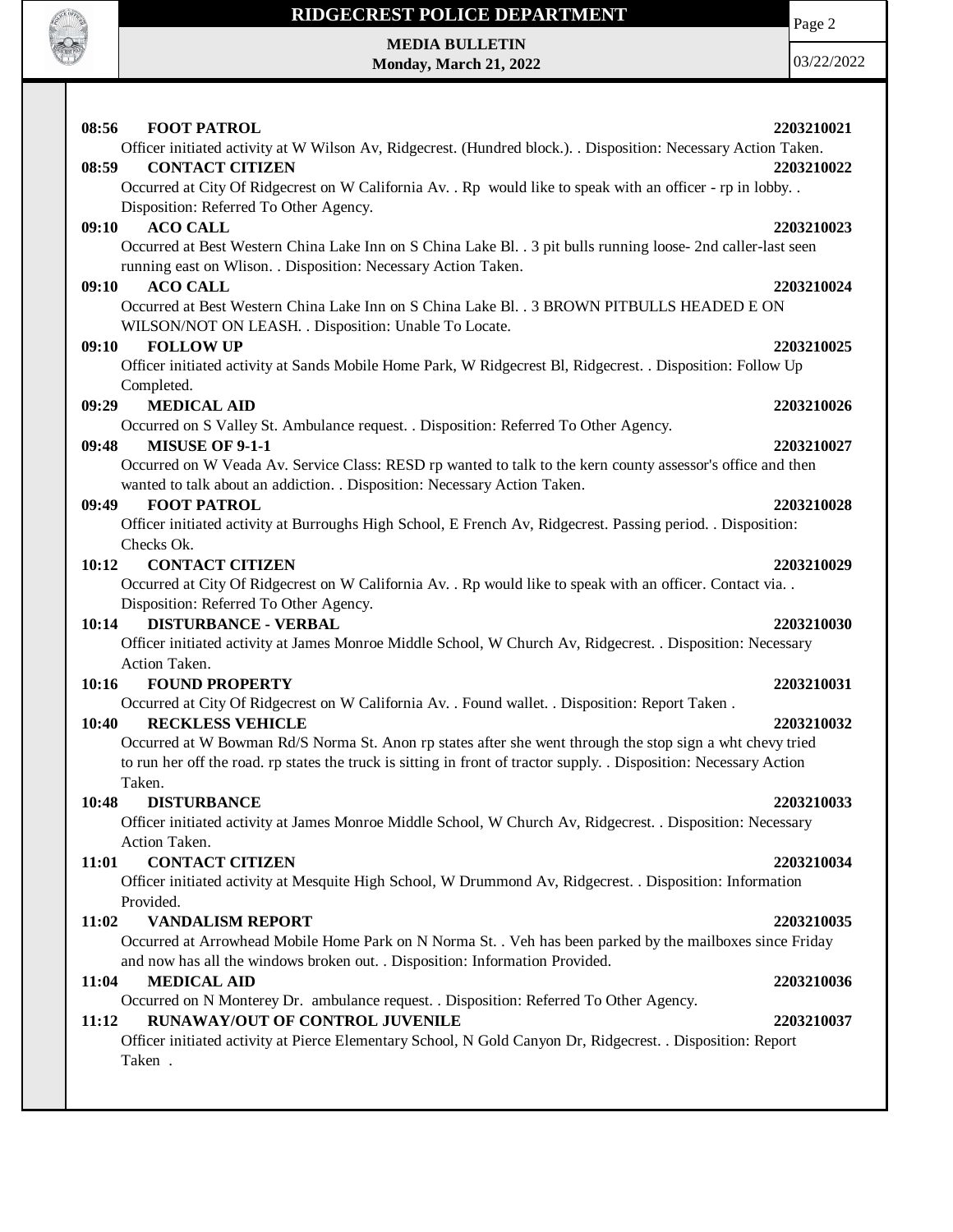

**MEDIA BULLETIN Monday, March 21, 2022** Page 3

| 11:37<br><b>WARRANT ARREST</b>                                                                                  | 2203210038 |
|-----------------------------------------------------------------------------------------------------------------|------------|
| Occurred at City Of Ridgecrest on W California Av. . RP in the lobby                                            |            |
| SA/Omensetter, Vito 03/13/90 RM055821A/\$500/HS 11359(B)                                                        |            |
| cited/rel'd. . Disposition: Arrest Made.<br><b>FOUND PROPERTY</b>                                               |            |
| 12:04                                                                                                           | 2203210039 |
| Occurred at City Of Ridgecrest on W California Av. . RP found a knife while out hiking. . Disposition: Report   |            |
| Taken.                                                                                                          |            |
| 12:06<br><b>WARRANT ARREST</b>                                                                                  | 2203210040 |
| Occurred at City Of Ridgecrest on W California Av. . In lobby                                                   |            |
| SA/Asher, Gary 08/04/94 RM055821B/\$500/HS 11359(B)                                                             |            |
| cited/rel'd. . Disposition: Arrest Made.                                                                        |            |
| <b>CONTACT CITIZEN</b><br>12:09                                                                                 | 2203210041 |
| Occurred at City Of Ridgecrest on W California Av. . Rp in lobby requesting to speak with WC. . Disposition:    |            |
| Information Provided.                                                                                           |            |
| <b>FOOT PATROL</b><br>12:44                                                                                     | 2203210044 |
| Officer initiated activity at Pierce Elementary School, N Gold Canyon Dr, Ridgecrest. . Disposition: Checks Ok. |            |
| POSITIVE CITIZEN CONTACT<br>12:55                                                                               | 2203210045 |
| Officer initiated activity at Pierce Elementary School, N Gold Canyon Dr, Ridgecrest. . Disposition: Necessary  |            |
| Action Taken.                                                                                                   |            |
| 13:11<br><b>FOLLOW UP</b>                                                                                       | 2203210046 |
| Officer initiated activity at Burroughs High School, E French Av, Ridgecrest. . Disposition: Follow Up          |            |
| Completed.                                                                                                      |            |
| <b>THEFT</b><br>13:11                                                                                           | 2203210047 |
| Occurred at City Of Ridgecrest on W California Av. . RP in the lobby to file a theft report - money was taken   |            |
| from her card. . Disposition: Information Provided.                                                             |            |
| <b>TICKET SIGN OFF</b><br>13:32                                                                                 | 2203210048 |
| Occurred at City Of Ridgecrest on W California Av. Disposition: Necessary Action Taken.                         |            |
| 13:38<br><b>BURGLARY ALARM</b>                                                                                  | 2203210049 |
| Occurred on N Alvord St. Residental. . Disposition: Disregard From Alarm Company.                               |            |
| <b>CONTACT CITIZEN</b><br>13:50                                                                                 | 2203210050 |
| Occurred on W Ridgecrest Bl. CALL RP//rp states a car they previously reported embezzled is now in              |            |
| Escondio traveling toward Mexico. 22-777. . Disposition: Information Received.                                  |            |
| <b>FOLLOW UP</b><br>13:51                                                                                       | 2203210051 |
| Officer initiated activity at W Panamint Av, Ridgecrest. . Disposition: Information Provided.                   |            |
| 13:54<br><b>KEEP THE PEACE</b>                                                                                  | 2203210052 |
| Occurred at Vfw Ship 4084 on N Alvord St. rp states brother is not allowing him into his father's funeral. rp   |            |
| requesting a KTP so that he may attend the funeral. . Disposition: Necessary Action Taken.                      |            |
| 14:16<br><b>DISTURBANCE - SUBJECT</b>                                                                           | 2203210053 |
| Occurred at Kern County Health Department on W Ridgecrest Bl. . Rp states subj is hitting the building with     |            |
| rocks. . Disposition: Necessary Action Taken.                                                                   |            |
| PROPERTY DAMAGE ONLY TC<br>15:01                                                                                | 2203210054 |
| Occurred at E French Av/E La Mirage Ln. 3 cars still in the road way-2nd caller                                 |            |
| DOMESTIC DISTURBANCE<br>15:07                                                                                   | 2203210055 |
| Occurred on W Haloid Av. Male fighting with mother trying to take her phone away-hung up before able to get     |            |
| more information but could her them in the back ground. . Disposition: Cancelled by RP.                         |            |
| <b>UNDER INFLUENCE HS</b><br>15:10                                                                              | 2203210056 |
| Occurred on N Traci Ln. rp states there is a trespasser in the residence                                        |            |
| SA/Garcia, Jaime 10/25/75 chg/HS 11550(A) booked CRF. . Disposition: Arrest Made.                               |            |
|                                                                                                                 |            |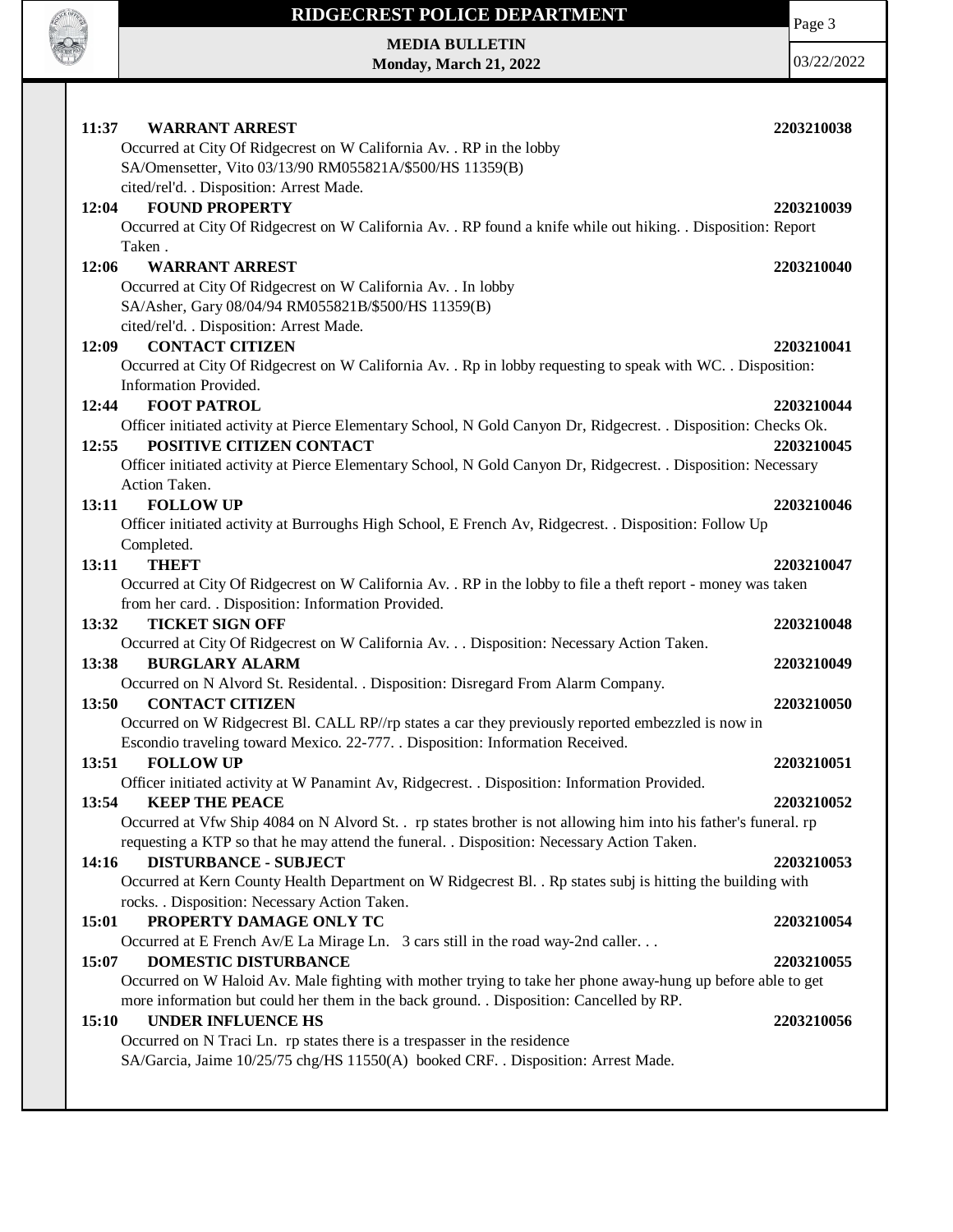

#### **MEDIA BULLETIN Monday, March 21, 2022**

Page 4

## **15:15 KEEP THE PEACE 2203210057** Occurred on E Commercial Av. RP in the lobby wants an Officer while he gets property. . Disposition: Necessary Action Taken. **15:23 MEDICAL AID 2203210059** Occurred on W Moyer Av. lift assist. . Disposition: Referred To Other Agency. **16:20 Mental Health Evaluation 2203210060** Occurred at Ridgecrest Regional Hospital on N China Lake Bl. . . Disposition: Necessary Action Taken. **16:27 BATTERY REPORT 2203210061** Occurred at Gateway Elementary School on S Gateway Bl. . RP STATES PUSHED HER. . Disposition: Negative Contact. **16:42 PETTY THEFT 2203210062** Occurred on S Sanders St. (Hundred block.) RP STATES THAT DELIVERIES ARE BEING ACCEPTED AT WRONG ADDRESS. . Disposition: Warning (Cite/Verbal). **16:58 911 WIRELESS CALL 2203210063** Occurred at City Of Ridgecrest on W California Av. . silence then hang up//no answer on callback. . Disposition: Log Note Only. **16:59 RECKLESS VEHICLE 2203210064** Occurred at S Downs St/W Church Av. Anon rp states that a black H3 hummer and a white dodge long bed were racing each other on s downs. subjs were last seen turning EB on church from S Downs. . Disposition: Gone On Arrival. **17:07 THEFT 2203210065** Occurred at City Of Ridgecrest on W California Av. . Rp states she believes that someone stole her wallet. rp states the last time she saw it was when she was at home and sitting on her night stand. . Disposition: Necessary Action Taken. **17:09 SUSPICIOUS PERSON 2203210066** Occurred at Gateway Elementary School on S Gateway Bl. . Rp states she was leaving the school after her daughters basketball game and noticed a male subj walking and possibly had a strapped to his side. subj is wma wearing drk/khaki and last seen walking toward gateway school. . Disposition: Unable To Locate. **17:11 CONTACT CITIZEN 2203210067** Occurred at City Of Ridgecrest on W California Av. . RP in the lobby. rp states mother filed a missing person with BPD and she is now in the lobby. . Disposition: Report Taken . **17:41 MEDICAL AID 2203210068** Occurred on W Burns Av. Ambulance request. . Disposition: Referred To Other Agency. **17:43 JUVENILE PROBLEM 2203210069** Occurred on N Sunland St. Rp states she found some merchandise from Marshall's in her daughter's backpack. rp would like an officer to contact daughter and counsel her. . Disposition: Counselled. **17:52 SUSPICIOUS VEHICLE 2203210070** Occurred on S Norma St. (Hundred block.) parked in the dirt lot. rp states veh pulled into the lot yesterday and has not moved and it looks like the truck has bullet holes. . Disposition: Cancelled by RP. **17:59 CONTACT CITIZEN 2203210071** Occurred at Albertson's #6331 on S China Lake Bl. . RP requesting contact. . Disposition: Cancelled by RP. **18:00 FOLLOW UP 2203210072** Occurred on W Coral Av. 72 hour notice placed. . Disposition: Necessary Action Taken. **18:01 GENERIC FIRE CALL/NOT SPECIFIED 2203210073** Occurred at Hy 395/HY14. Cellular E911 Call: Brush fire. . Disposition: Referred To Other Agency. **18:11 CONTACT CITIZEN 2203210074** Occurred at City Of Ridgecrest on W California Av. . RP wants 10-21. . Disposition: Information Provided.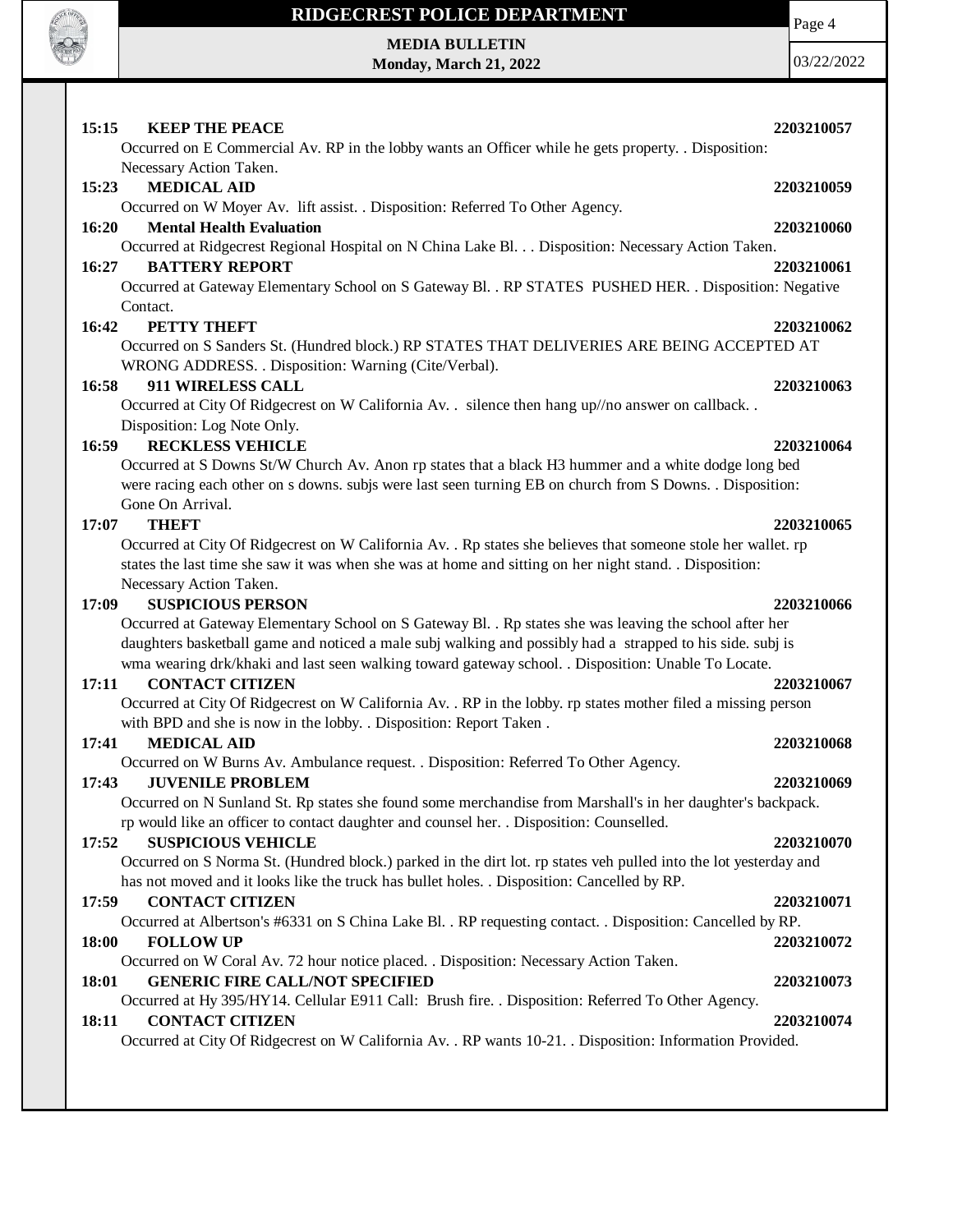

**MEDIA BULLETIN Monday, March 21, 2022** Page 5

| 18:16<br><b>EVALUATION</b>                                                                                                                                | 2203210075 |
|-----------------------------------------------------------------------------------------------------------------------------------------------------------|------------|
| Occurred on S Fairview St. RP wants 5150 eval on brother. . Disposition: Unfounded.                                                                       |            |
| <b>DOMESTIC DISTURBANCE</b><br>18:28                                                                                                                      | 2203210076 |
| Occurred on E Parkview Av. RP stating boyfriend and friends showed up HBD 415v with RP still in                                                           |            |
| area/cirulating area in white kia occ x 3 2 male 1 fem. . Disposition: Unfounded.                                                                         |            |
| 18:43<br><b>DECEASED PERSON</b>                                                                                                                           | 2203210077 |
| Occurred on W Rancho Del Cerro Av. Cellular E911 Call: Male not breathing. . Disposition: Report Taken.<br>18:45<br><b>UNDER THE INFLUENCE</b>            | 2203210078 |
| Occurred at Howard's Mini Mart on W Upjohn Av. . Male passed out pump 3 red mazda. . Disposition:                                                         |            |
| Necessary Action Taken.                                                                                                                                   |            |
| <b>THEFT</b><br>19:06                                                                                                                                     | 2203210079 |
| Occurred at Skate Park on E French Av. . RP stating son's scooter was stolen at skatepark a few days                                                      |            |
| ago/stating his son knows who has scooter/10-21. . Disposition: Negative Contact.                                                                         |            |
| 911 WIRELESS CALL<br>19:12                                                                                                                                | 2203210080 |
| Occurred at City Of Ridgecrest on W California Av. . Cellular E911 Call: Male reporting iPhone malfunction. .                                             |            |
| Disposition: Log Note Only.                                                                                                                               |            |
| 19:14<br><b>INFORMATION</b>                                                                                                                               | 2203210081 |
| Occurred at City Of Ridgecrest on W California Av. Disposition: Log Note Only.                                                                            |            |
| 19:20<br><b>CONTACT CITIZEN</b>                                                                                                                           | 2203210082 |
| Occurred at City Of Ridgecrest on W California Av. . 10-21 rp. . Disposition: Information Provided.                                                       |            |
| <b>TRAFFIC STOP</b><br>19:26                                                                                                                              | 2203210083 |
| Officer initiated activity at S China Lake Bl/W Rader Av, Ridgecrest. . Disposition: Warning (Cite/Verbal).                                               |            |
| <b>BURGLARY - RESIDENTIAL - REPORT</b><br>19:31<br>Occurred on N Erwin St. RP stating neighbor and ring video showed unk sub entering open garage earlier | 2203210084 |
| today. $\ldots$                                                                                                                                           |            |
| 19:37<br><b>DISTURBANCE - VERBAL</b>                                                                                                                      | 2203210085 |
| Occurred at E Church Av/S Lenore St. Cellular E911 Call: RP stating she is in 415v with subs in volkswagon                                                |            |
| jetta/white. . Disposition: Counselled.                                                                                                                   |            |
| 19:52<br><b>BURGLARY ALARM</b>                                                                                                                            | 2203210086 |
| Occurred at A & L Tire Company on W Inyokern Rd. . Se door no RP/op 7599. . Disposition: Disregard From                                                   |            |
| Alarm Company.                                                                                                                                            |            |
| PRISONER TRANSPORT<br>20:05                                                                                                                               | 2203210087 |
| Occurred at City Of Ridgecrest on W California Av. Disposition: Log Note Only.                                                                            |            |
| 911 WIRELESS CALL<br>20:30                                                                                                                                | 2203210088 |
| Occurred at City Of Ridgecrest on W California Av. . Cellular E911 Call: Open call/silence. . Disposition: Log                                            |            |
| Note Only.                                                                                                                                                |            |
| 911 WIRELESS CALL<br>20:34                                                                                                                                | 2203210089 |
| Occurred at City Of Ridgecrest on W California Av. . Cellular E911 Call: Open line. . Disposition: Log Note Only.                                         |            |
| <b>GENERIC FIRE CALL/NOT SPECIFIED</b><br>20:36                                                                                                           | 2203210090 |
| Occurred at China Lake Trailer Park on W Moyer Av. . Cellular E911 Call: Multiple 9-1-1 regarding structure<br>fire. . Disposition: Assisted.             |            |
| <b>BURGLARY - RESIDENTIAL - REPORT</b><br>20:38                                                                                                           | 2203210091 |
| Occurred on W Panamint Av. Cellular E911 Call: Thinks someone broke into residence due to sec cameras                                                     |            |
| being inop and a truck driving away when he came home. . Disposition: Unfounded.                                                                          |            |
| <b>INFORMATION</b><br>20:47                                                                                                                               | 2203210092 |
| Occurred on N Inyo St. . Disposition: Information Received.                                                                                               |            |
|                                                                                                                                                           |            |
|                                                                                                                                                           |            |